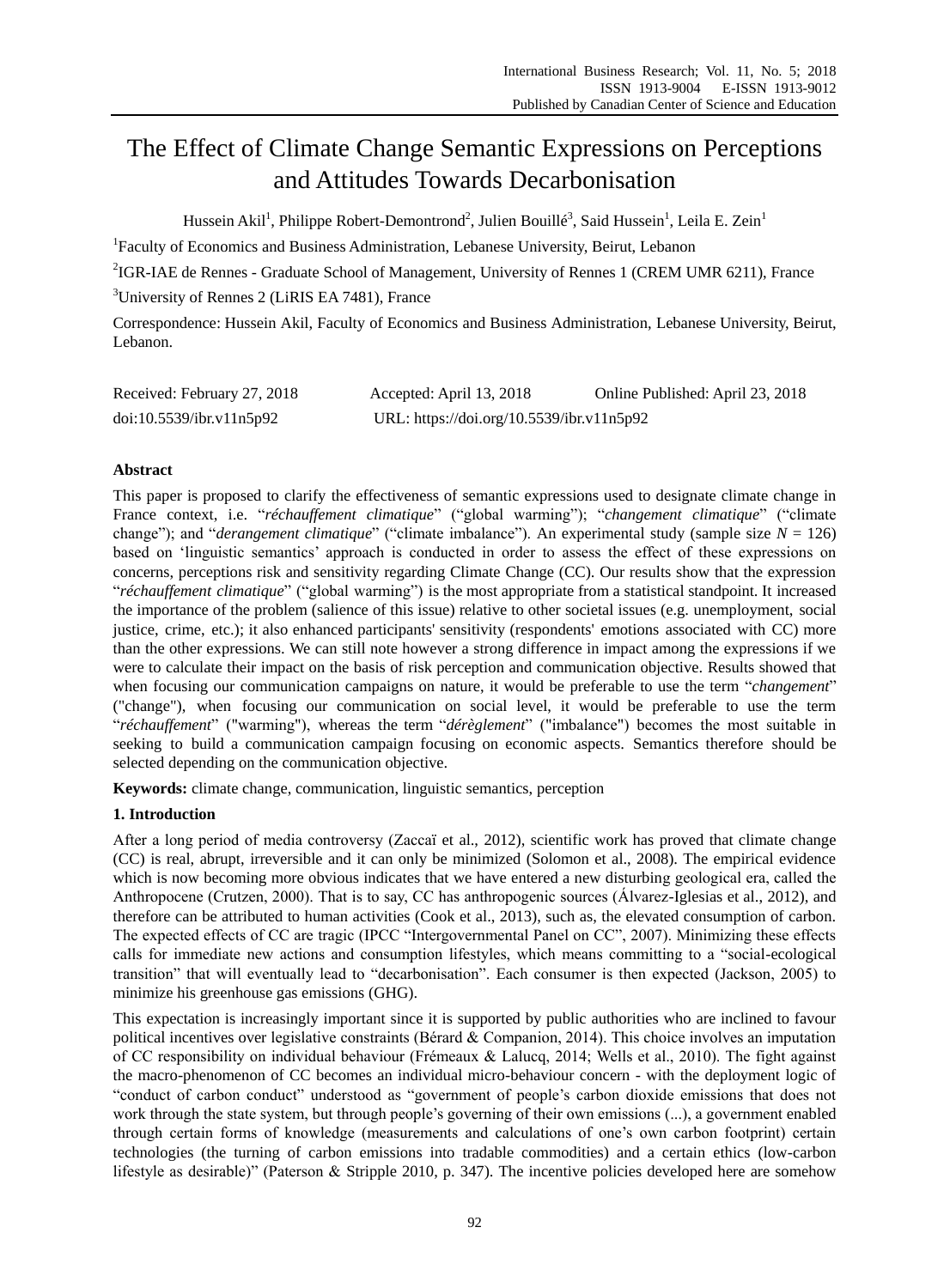grounded in the Foucauldian framework of governmentality (Foucault, 2004). They aim to sensitise public opinion related to the issue of CC (Comby, 2009), sensitization which appears to be currently realized: as Bozonnet notes (2012, p. 206), CC is in France, fully "appropriated by public opinion and integrated into its overall perception framework". The growth in risk perception and sensitivity in (western) societies today about CC is due to the high media coverage (Boykoff, 2007).

Nevertheless, despite the many efforts of media and stakeholders (scientists, governments, NGOs, etc.) to create awareness and to promote adaptation strategies around CC, consumer behaviours have not evolved and are not often as responsive as expected by communications specialists. Actually only a small number of consumers are effectively engaged in alternative models of consumption and practices such as low-carbon footprint, low-carbon technologies, low-carbon food, etc. For instance, carbon labelling is not one of the important factors that influence the process of most consumers" purchasing behaviour. However, a behaviour is considered as environmentally friendly since it does not harm directly or indirectly the natural environment, but rather if it helps to protect and/or restore it (Giannelloni, 1998). Indeed, the transition into the eco-innovation system through real environmental behaviours seems difficult. As a result, carbon intemperance persists and the situation of CC has become increasingly critical.

A large number of scientific studies, particularly in social psychology research, have indicated that consumer inertia or inaction is due to various obstacles that may hinder behavioural change which could be adaptive or could help to mitigate CC (Swim et al., 2010). These hurdles are dependent on several factors, including: personal reasons, social representations, philosophical convictions, psychological beliefs, etc. According to Gifford (2011), these barriers actually enter within the frame of the dragon of ecological inaction. Yet, other impediments can also emerge, such as, economic difficulties in changing one"s domestic behaviour (e.g. the high price of pro-ecological products such as the solar panels), the educational level, cultural orientation, etc. In this research, we assume that consumer apathy on this issue is not due to the lack of information and/or understanding but rather to the errors in communicating about CC. This could be attributed to the intricacy and deficiency of marketing tools used as means to spread this phenomenon, that is maybe, the bad choices and/or the misuses of "visuals" and "expressions" used to communicate about CC. The marketing "CC" is therefore responsible for the lack of change in the behaviour of consumers. In short, it is globally counterproductive. In this paper, we focus on the effectiveness of expressions used to designate climate change.

To examine this idea, we set our research in the fields of marketing, psychology and semantic linguistics. We investigate the effectiveness of social marketing as a communication technique aimed at encouraging consumers to adopt pro-environmental behaviours (e.g. minimizing their GHG emission). More specifically, we assess the effective use of climate change communications (CCC) which are semantics (specific expressions) exploited in the description of the problem to reduce. In other words, we first explore the impact of semantics related to CC on the audience's emotions, mental and symbolic representations. We then investigate further this influence by assessing consumers" behavioural intentions to decarbonise.

This research was generated for various reasons. Firstly, in order to fill a void in consumer behaviour and marketing literature regarding the topic of CCC. Indeed, CC is both a consumer behaviour issue -, i.e. consumer behaviour is the key to the solution as being the cause of the problem - and a marketing fallacy - "it is no longer a scientist's problem, it's now a salesman's problem" (Futerra, 2009, p. 2). Secondly, on account of the lack of scientific knowledge about the impact of CCC on consumers" engagement in pro-environmental behaviours (O"Neill et al., 2013). Thirdly, because of the failure of CCC campaigns targeting consumer behaviour change. The purpose of this paper is twofold. First, in the light of the existing literature, several problems are stated which affect the "effectiveness" of communications used by associations (or NGOs) aimed at changing consumer behaviour to make them embrace the logic of "carbon sobriety". The second step is to test this idea by using an experimental method.

#### *The linguistic failures of climate change communication*

The emerging field of linguistic ecology or eco-linguistics is aimed at elucidating the manner in which the language of ecosystems and ecological problems could be influential (Cohen, 2010; Harré et al., 1999). In this case, eco-linguistics contains a set of assumptions related to the theories of Humboldt-Herder and Sapir-Whorf, whereby linguistic practices have cognitive effects and unconsciously shape representations of the world, which are always culturally constructed (Halliday, 2001, p. 179). On this theoretical basis, eco-linguistics specifically examines the evolution of lexicons dedicated to ecological issues. Syntactic games like passivation and agentivity, nominalisation and nominal composition also produce decisive effects on the perception and understanding of ecological issues (Lechevrel, 2008; Stibbe, 2006). This line of reasoning induces the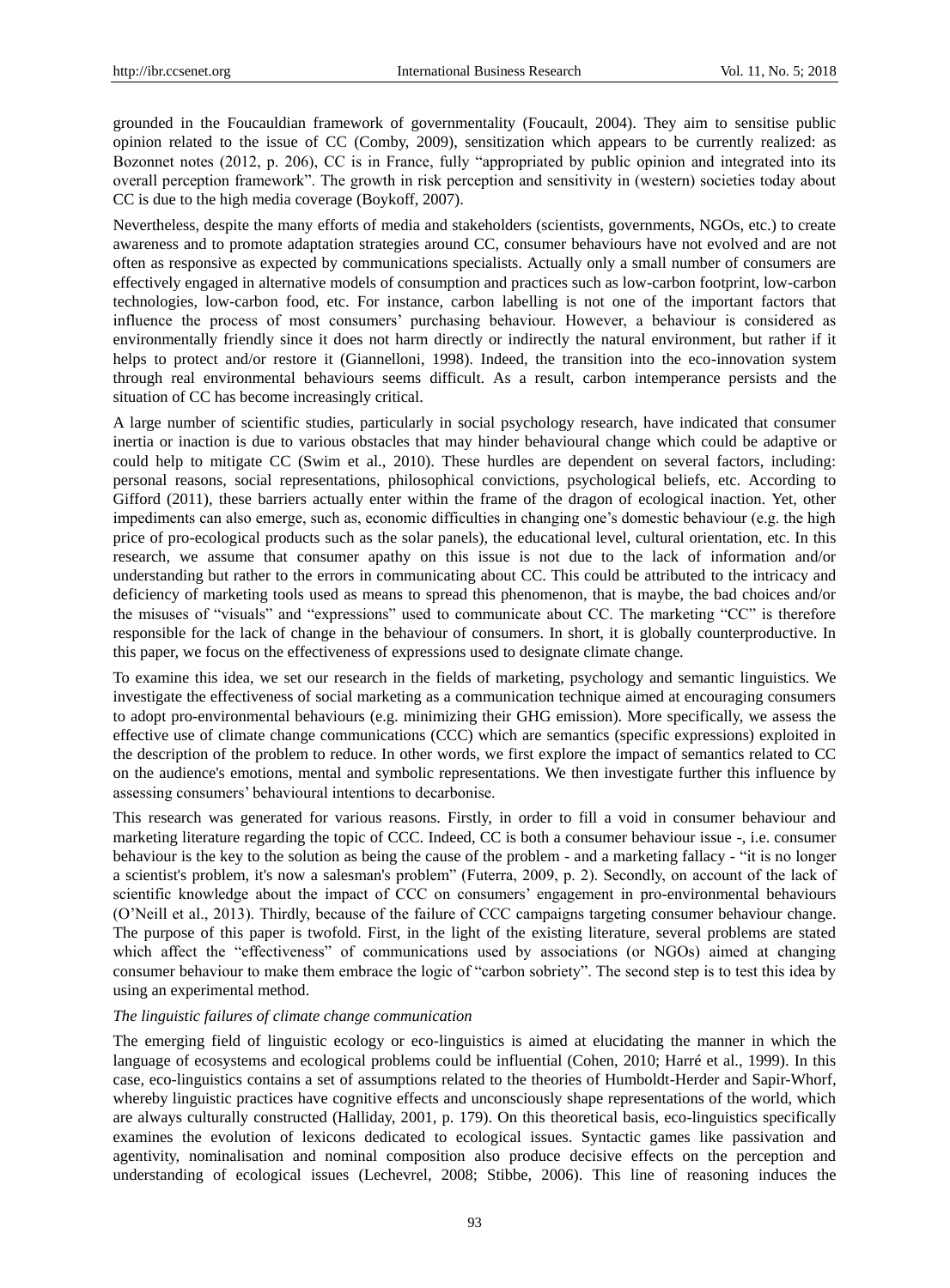prescriptive idea (and not merely descriptive and explanatory) that effective understanding and positive behaviour require a change in modes of expression (Stibbe, 2012). The issue of ecological transition also involves linguistic solutions, i.e. a lexical and epistemic creativity that enhances the mobilisation of imagination. From this perspective, conceptual metaphors are important inasmuch as they allow for effective guided attention, given that they impact mental representations and call for action (Lakoff & Johnson, 1980). Conceptual metaphors also facilitate the cognitive appropriation of scientific data (Nisbet & Mooney, 2007) and intervene in the cognitive construction of a problem (see below under the Methodology section).

In a study on the linguistic analysis of reports published by IPCC, Barkemeyer et al. (2016) showed that CC information stands out in terms of understanding and is typically perceived differently by audiences. According to Nicholson (2005), in Anglophone countries, a literal interpretation of imagery often accompanies variations in terminology used to discuss CC (e.g. greenhouse effect, global warming, hole in the ozone layer, etc.). In the French context, communicators use many expressions to designate the CC phenomenon. Three expressions, in particular, are commonly used to describe the problem at hand: "réchauffement climatique" ("global warming"); "changement climatique" ("climate change"); and "dérèglement climatique" ("climate imbalance"). These expressions are used indifferently in speeches and are thus understood to be strictly synonymous. From a connotative perspective however, semantic contents vary across the associated ideas and related emotional registers. These semantic contents sensitise and mobilise in various ways (i.e. they are more or less "relevant"). No empirical justification is given to explain this aspect. Are these expressions effective in designating CC? Should existing expressions be replaced by others with a more positive impact on consumers' involvement in this topic? As noted by Nerlich et al. (2010), it was important to identify the right expression (semantic) and check whether people were listening. To answer these questions and fill the research gap, we have tested the effectiveness of these three French expressions.

#### **2. Methodology**

Our research methodology was based on an experimental design that investigates the influence of current CCC on people's perceptions and attitudes to mitigate CC. We resorted to linguistic semantics (i.e. the study of meaning relations) to examine their concerns, risk perception and sensitivity in response to the modern-day terminology used to describe the CC phenomenon.

#### *Linguistic communication study using experimental semantics*

Experimental semantics seeks to empirically support the core hypothesis of the cognitive linguistics field by accumulating a set of scientific results based exclusively on experimental data. Experimental semantics is derived from the original postulates of cognitive linguistics, and especially from the fact that the elementary structures of language allow us to access concepts, including the most abstract among them (Gibbs, 2007; Matlock & Winter, 2014). From a cognitive linguistics perspective, language ability is seen as a general faculty of the mind that underpins all human cognitive processes. In addition, experimental semantics is a part of the cognitive linguistics tradition, insofar as it focuses on how we make sense of our experiences in the world through the perceptual and interpretative properties of language. Experimental semantics thus examines the extent to which our knowledge of the world, situations and circumstances shapes our language (Lakoff & Johnson, 1980; Nerlich & Clarke, 2007). Accordingly, it falls within embodied and situated approaches to language, endeavouring to demonstrate that the meaning ascribed to things by individuals is expressed by linguistic contexts, which in turn depend on individuals' experiences in the world (Lakoff, 1987; Talmy, 2000). Experimental semantics therefore serves to connect the update processes through which individuals develop an ability to create and interpret the elements of their own environment (Croft & Cruse, 2004; Geeraerts, 2006).

Matlock and Winter (2014) noted that experimental semantics research encompasses the study of both literal and figurative language. Most experiments conducted on literal language test the main characteristics of the conceptualisation process (i.e. the meaning process) of language, as identified by cognitive linguistics. From this perspective, the meaning process is analysed through the lens of: i) the links between signs and mental spaces, i.e. "perspectival meaning" (e.g. Stanfield & Zwaan, 2001); ii) the links between signs and experience as well as language use, i.e. "usage-based meaning" (e.g. Tomasello, 2003); iii) the shared dimension of meaning, i.e. "encyclopaedic meaning" (e.g. Zwaan et al., 2002); and lastly iv) the evolutionary dynamics of meaning construction, i.e. "dynamic meaning" (e.g. Horton & Rapp, 2003). In these kinds of experiments, participants often complete a narrative understanding task after being exposed to a discourse whose content and semantic modalities vary depending on the experimental conditions.

Studies carried out on figurative language are concerned with the manner in which rhetorical figures (particularly conceptual metaphors since the seminal works of Lakoff and Johnson, 1980) shape the way we think and act.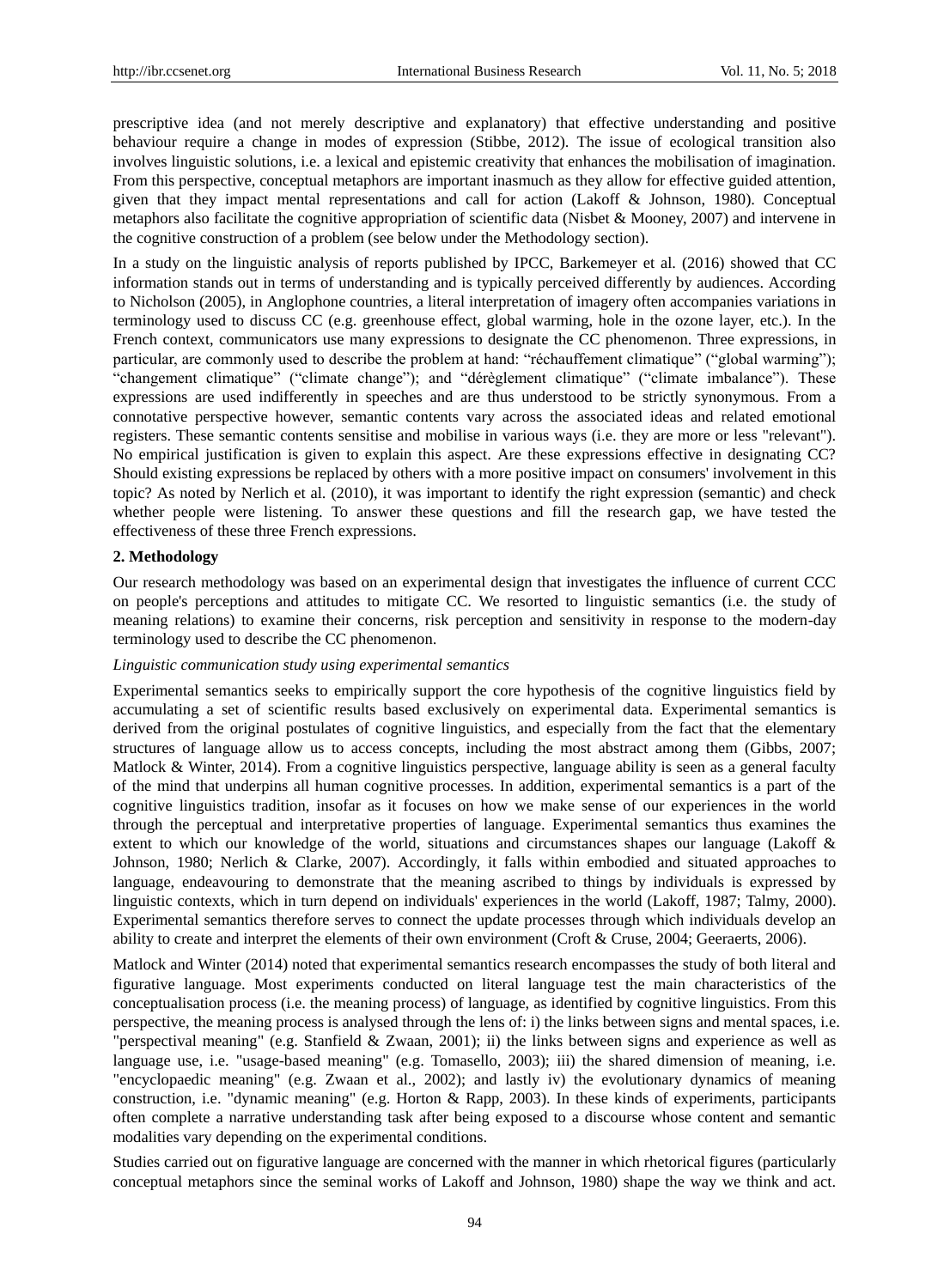This effort taps into the conceptual foundations of language (Gibbs & O'Brien, 1990) and, more precisely, tests the notion that figurative language is the product of our embodied experiences in the physical and social world (Johnson, 1987; Lakoff, 1987, 1993). Regarding metaphors, Lakoff and Johnson (1980) pointed out that they are not only literal but conceptual as well; so as not to be reduced to words, they are also non-verbal. According to these authors, metaphors lodge into concepts and help organise our thinking. Metaphors establish an assimilation not only between two terms, or else they would solely be literal, but between two concepts. Metaphors are "conceptual" since they reflect a mechanism whereby two "conceptual domains", one abstract (called a "target domain") the other more often concrete ("source domain"), are linked to one another. Lakoff and Johnson (1980) explained that the link between these two conceptual domains is built as follows: target domain "A" is enhanced by source domain "B" as "A" IS / IS NOT "B". For example, in the DISCUSSION IS WAR metaphor, the experience of a debate is understood in terms of wartime experience (Lakoff and Johnson, 1980, p. 14). As a result of this metaphor, our perception of the concept of a "discussion" is altered, primarily in the way we characterise the experience of a discussion argument using everyday language. As such, expressions can thus be used, like: "we have demolished his argument", "our affirmations are indefensible", or "he has attacked every weak point in my argument" (examples from Lakoff and Johnson, 1980, p. 14). This use of language is then subsequently modified in the associated behaviour we adopt, e.g. giving up the discussion (i.e. beating a retreat), or opting for a line of argument that corresponds to our correspondent as "adversary" (i.e. choosing war strategies and tactics). Based on these theoretical proposals, research conducted in experimental semantics has sought to reveal the impact of figurative language on our understanding and interpretation of things in the world. Many conceptual metaphors have been studied in experimental studies. Such is the case for metaphors like: TIME IS A MOVING OBJECT (Boroditsky and Ramscar, 2002), SOCIAL DISTANCE IS A SPATIAL DISTANCE (Matlock, 2011), and LOVE IS A JOURNEY (Gibbs, 2013). In these experiments on conceptual metaphors, the impetus always lies in showing that the source domain exerts an influence on people's understanding of the target domain.

In the present research, we argue for the use of experimental semantics in testing the language failures of the "living with less carbon" communication programs mainly because experimental semantics is likely to elicit questions in line with the cognitive construction of the CC problem statement. Experimental semantics might also be of interest in revealing that the three expressions used as CC synonyms, i.e. "global warming", "climate change" and "climate imbalance", actually mean different things. In other words, their semantic contents might activate different imaginaries in participants' minds since the meaning of each expression does not give rise to identical representations of CC as regards, for instance, the salience of this issue and the notion of self-efficacy. Along these lines, we tested the three common expressions ("*réchauffement*"/"global warming", "*changement*"/"climate change" and "*dérèglement*" *climatique/*"climate imbalance*"*) through an experimental protocol in which participants were asked to read a text dedicated to CC. This text was two pages long (771 words) and recounted all the CC challenges society faces. Three experimental conditions were defined on the basis of a single independent variable: "semantic expression used". This independent variable had three modalities, corresponding to the three expressions of CC mentioned above. The text was thus converted into three different versions depending on the expression used. The participants  $(N = 126)$ , who were the same as for the collage part, were randomly assigned to the three different experimental approaches. Following the collage construction and reading tasks, participants responded to a questionnaire designed to measure the output variables, which were: i) the perceived relative importance of CC among other societal issues; ii) the perception of CC causes and consequences (note: these first two questions provided an idea of individual perception and certainty about the CC risk); iii) the participant's sensitivity to CC (this output variable enabled assessing respondents' emotions associated with ecological issues); and iv) socio-demographic information about the participants (e.g. age, gender, family status).

#### **3. Analysis and Results**

The data analysis focusing on the data collected through questionnaires.

#### *3.1 Analysis of Questionnaires*

The objective of this part is to determine whether any of the terms "changement" ("change"), "dérèglement" ("imbalance") or "réchauffement" ("warming") had more influence than the others on participants' responses. The purpose of these questionnaires was to explore the relationship between the semantics used and the ability to generate ecological imaginaries. After being exposed to the textual stimuli, respondents completed questionnaires designed to measure their concerns, risk perceptions and sensitivities regarding CC.

*3.2 Ranking the Importance of Climate Change*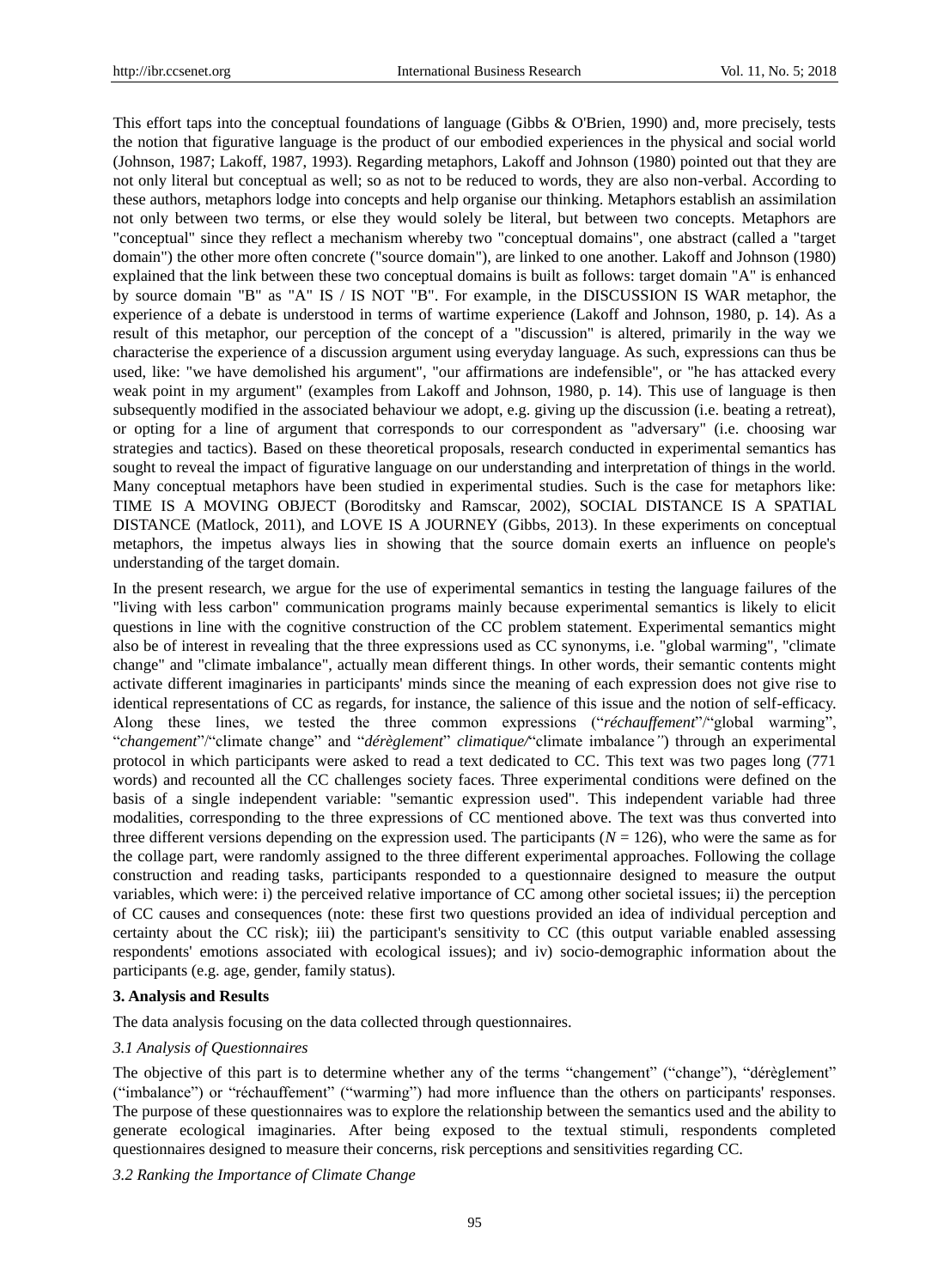To measure the level of participants' concern, we introduced a "barometer" type of question, in asking them to rank the importance of CC versus other problems in our society, e.g. unemployment, social justice, crime, pensions, school operations, immigration, tax burdens, terrorism and housing. We used an ordinal scale from 1 to 10, with 1 being the most important issue and 10 the least. Through this first question, out intention was to determine if one of the three terms had a greater impact on how participants rate the climate phenomenon. Results indicated that the expressions dedicated to CC do indeed have an influence on how most participants rate this issue compared to other societal problems (see Table B.2). The difference is significant ( $F = 4.597$ ,  $p =$ 0.012). Our analysis specified that participants exposed to the text containing the stimulus "réchauffement climatique" (i.e. "global warming") classified this issue higher among other societal issues, meaning that participants place great emphasis on this expression. When "global warming" is employed, they actually ranked the climate phenomenon in third position  $(M = 3.3)$ . However, with the expression "changement climatique" ("climate change"), this phenomenon was rated in fourth position  $(M = 4.3)$ , while "dérèglement climatique" ("climate imbalance") led to a 5th-place ranking  $(M = 5.1)$ . The term "réchauffement" (or "warming") therefore had more impact on respondents' ranking of CC than other terms. Two justifications can be given for this extra importance ascribed to the term "warming". On the one hand, this term carries a temperature distinction (réchauffement = warming) that has become fairly obvious of late, at least in France, while on the other hand, the popularity of this term in the media has probably made it more meaningful to the general population. Our overall results have also shown that CC was not classified as a priority for French people; at best, it came in third place, behind "unemployment" and "social justice" issues. Furthermore, results of the rank correlation method indicate that the climate phenomenon was negatively correlated with the first two key themes, i.e. "unemployment"  $(r=3.06)$  and "social justice"  $(r=-0.84)$  (see Table B.3). The concern over CC increased in the opposite direction from that of these other problems. In other words, the level of concern for CC in French society only increases once the level of interest in other problems decreases.

#### *3.3 Risk Perception Analysis*

The objective of measuring this variable is to assess the intensity of climate risk perception at various levels (i.e. environmental risks, economic risks, social risks, political risks, health risks and psychological risks). We assumed that this variable would vary depending on the expressions used in the textual stimulus. To confirm this supposition, participants were invited to answer a couple questions reflecting two components of the risk perception variable (i.e. intensity of danger and certainty regarding the danger). The first question pertained to the intensity of potential multiple dangers and was formulated as follows: "Would you say that ["climate change"/"global warming"/"climate imbalance"] represents ['a great danger"/"danger"/"not much danger"/"no danger"] for/at ['nature'/'health'/'an economic level'/'a social level'/'politics and international relations'/'your personal well-being"]?". The second question then focused on the certainty of consequences and was expressed as follows: "Would you say that you are ['not sure at all'/'pretty sure'/'sure'/'absolutely sure'] that ['climate change"/"global warming"/"climate imbalance"] represents a danger for/at ["nature"/"health"/"an economic level"/"a social level"/"politics and international relations"/"for your personal well-being"]?". These two dimensions of risk perception were assessed using a four-point verbal / numerical rating scale ranging from 1 for 'great danger' to 4 for 'no danger' on the first question and from 1 'not sure at all' to 4 'absolutely sure' on the second question. The data analysis was conducted by following Cunningham's risk perception measurement procedure (Cunningham, 1967). Data collected were thus analysed by calculating a multi-index, set up as the product of the two ratings (intensity and certainty of dangers). According to this procedure, these two dimensions related to risk perception were analysed complementarily (Volle, 1995), i.e. whereby an index value of 16 indicates low risk while a 1 value stands for high risk.

The results of Cunningham's procedure showed that the intensity of perceived risk for all participants was 'average' ( $M = 5.4$ ). According to Volle (1995), if the measurement scale result yielded ratings between 4 and 8, then the risk perception is average. The participants were thus probably sceptical as regards the risk associated with CC. Moreover, we calculated the risk perceptions reported by all levels using the expressions (environmental, economic, social, political, health and psychological). Results show that participants perceived a different level of risk for each expression used. For example, with the term "dérèglement" ("imbalance"), they perceived greater risk at the economic and international levels; in contrast, the term "changement" ("change") induced perceptions of greater risk for nature, and when employing "réchauffement" ("warming") participants perceived greater risk on the social and psychological levels.

We completed this risk perception measurement using ANOVA. The goal of this test was to discern the differences in perceived risk regarding the expressions used and then check the statistical significance of this effect. ANOVA results indicated that individuals had an average risk perception under the three experimental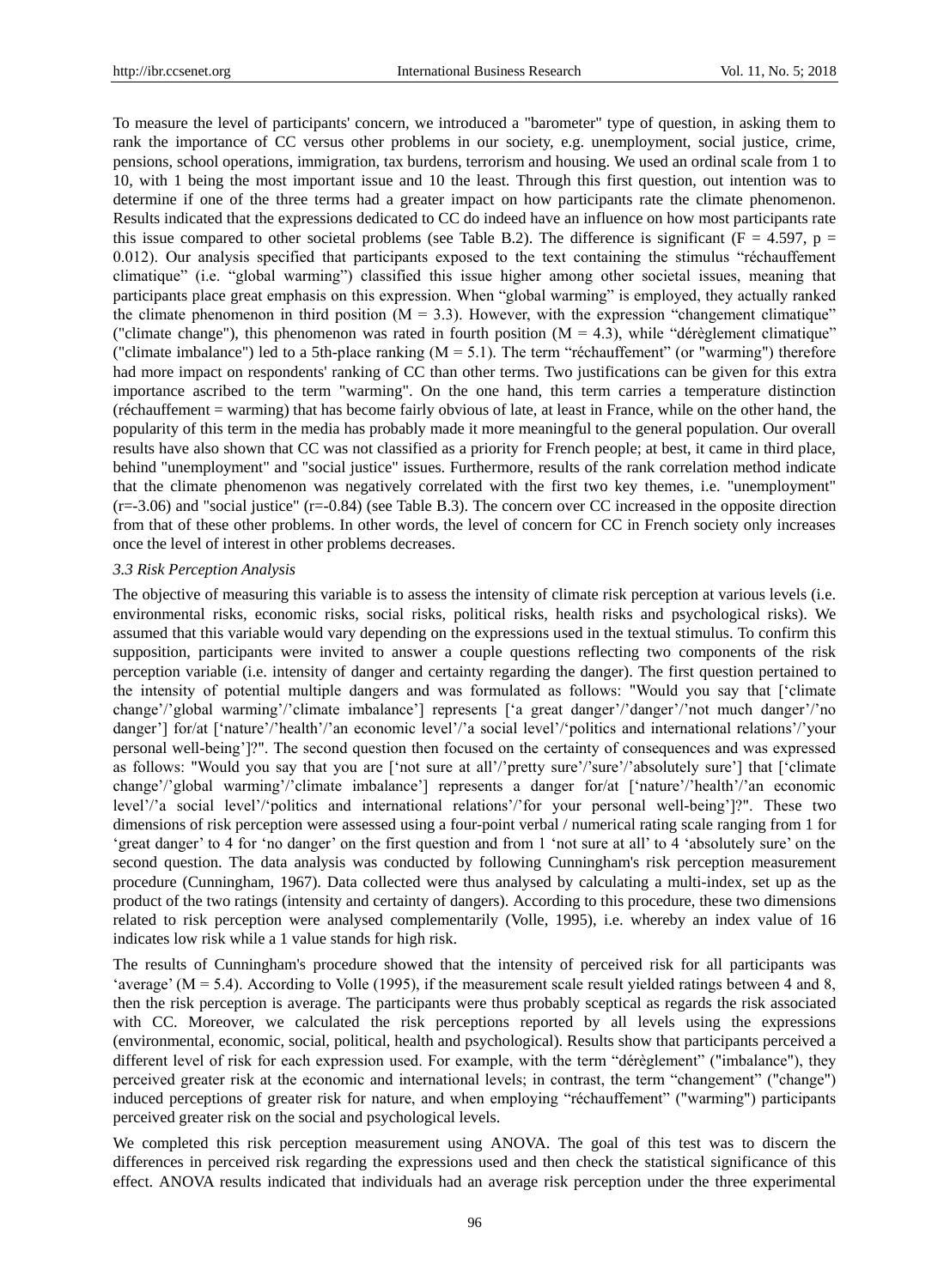conditions  $(4 < M < 8)$ . The differences however were insignificant (F = 1.487; p = 0.230) (see Table B.4). We can interpret that the expressions used do not affect or present a significant primary effect on risk perception. These expressions therefore were not useful or effective in increasing social perception of the climate risk.

Furthermore, it is important to point out that before analysing the results of these questions, we measured the value of coefficient alpha to assess the reliability of both scales, with  $\alpha$  > 0.65. It can therefore be concluded that both questions are sufficiently accurate to be considered in our study (see Table B.5).

#### *3.4 Environmental Sensitivity*

The interviewee's sensitivity, as expressed in favour of the environment, was measured using 5-point Likert scales ranging from 1 (not at all agree) to 5 (completely agree). This scale was developed by Zaiem (2005) to assess the degree of emotion that an individual attaches to environmental issues. It seemed necessary to us for this variable to be measured within the scope of the present research given its impact on ecological behaviour.

An ANOVA analysis was undertaken to compare the average sensitivity with respect to the expressions used (Table B.6). The ANOVA revealed a primary effect of the expressions on participants' sensitivity ( $F = 8.780$ ; p = 0.000). These results also showed that the term "réchauffement" ("warming") was the most favourable in influencing participants' sensitivity to the environmental issue compared to the other terms. Its average was higher ( $M = 4.08$ ) than that of the other terms: "changement" ( $M = 3.82$ ) and "dérèglement" ( $M = 3.57$ ). According to these results, let's conclude that it would be better to use the term "réchauffement" when communicating CC provided the objective is to increase citizens' sensitivity.

Furthermore, we were interested in ascertaining which expression respondents preferred to use when explaining the climate phenomenon in their collage descriptions. Results indicate that the term "réchauffement" was the most commonly used (137 times by all participants, while the terms "déréglement" and "changement" were listed 73 and 46 times, respectively). These results also show that participants exposed to the terms "déréglement" and "changement" still preferred the term "réchauffement". It can therefore be concluded that "réchauffement" is the term most readily marked and memorised in the mental imaginations of participants. Results from our analysis of quotes confirm the outcome derived by experimental semantics on the relevance of terms ascribed to CC.

## **4. Discussion and Conclusion**

Our experiment explored the impact of linguistic contents of CCC on how people perceive this environmental issue. We can generally conclude that CCC has a direct effect on personal imaginations and perceptions. However, this impact was not an effective way of engaging French people in pro-climatic actions. Conversely, it was effective at increasing their affect and conceptualization on the CC problem. It seemed easier to perceive the risks and existing problems through, rather than the solutions.

Concerning the relevance of the semantics used, these results reveal that the term "*réchauffement*" ("warming") was the most appropriate from a statistical standpoint. This term increased the importance of the problem relative to other societal issues; it also enhanced participants' sensitivity more than the other terms. We can still note however a strong difference in impact among the expressions if we were to calculate their impact on the basis of risk perception and communication objective. For example, results showed that when focusing our communication campaigns on nature, it would be preferable to use the term "*changement*" ("change"), whereas the term "*dérèglement*" ("imbalance") becomes the most suitable in seeking to build a communication campaign focusing on economic aspects. Semantics therefore should be selected depending on the objective and target population. It is important to take the following steps: segment the messages, study the combinations (images and terms), address the audience, and determine how the message should be transmitted in order to achieve an increasingly personalized "*one-on-one*" communication.

By demonstrating that CC is a marketing problem, all stakeholders and NGOs in particular should reset their strategies of communication and find another register that will motivate people to engage in authentic actions to reduce carbon emissions. For effective transmission, a new language it required (new terms), a language for action that will increase the "techno-market" and "sustainable lifestyle" imaginaries called for (Levy & Spicer, 2013), i.e. which support a positive vision and foster technical and scientific ways to reduce the problem. CC must be treated in terms of "packageable solutions" (Williams, 2000). Using solution-orientated framework would help inspire action to reduce CC (Moser & Dilling, 2007). The shift in the emphasis of CC discourses from problem to actions is necessary to increase an optimistic visualization of the problem and to boost sustainable actions. If not, "climate apocalypse" imagination problems, which are already widely presented, will overshadow likely solutions. In short, consumers need to be aware, responsible and know what actions to take in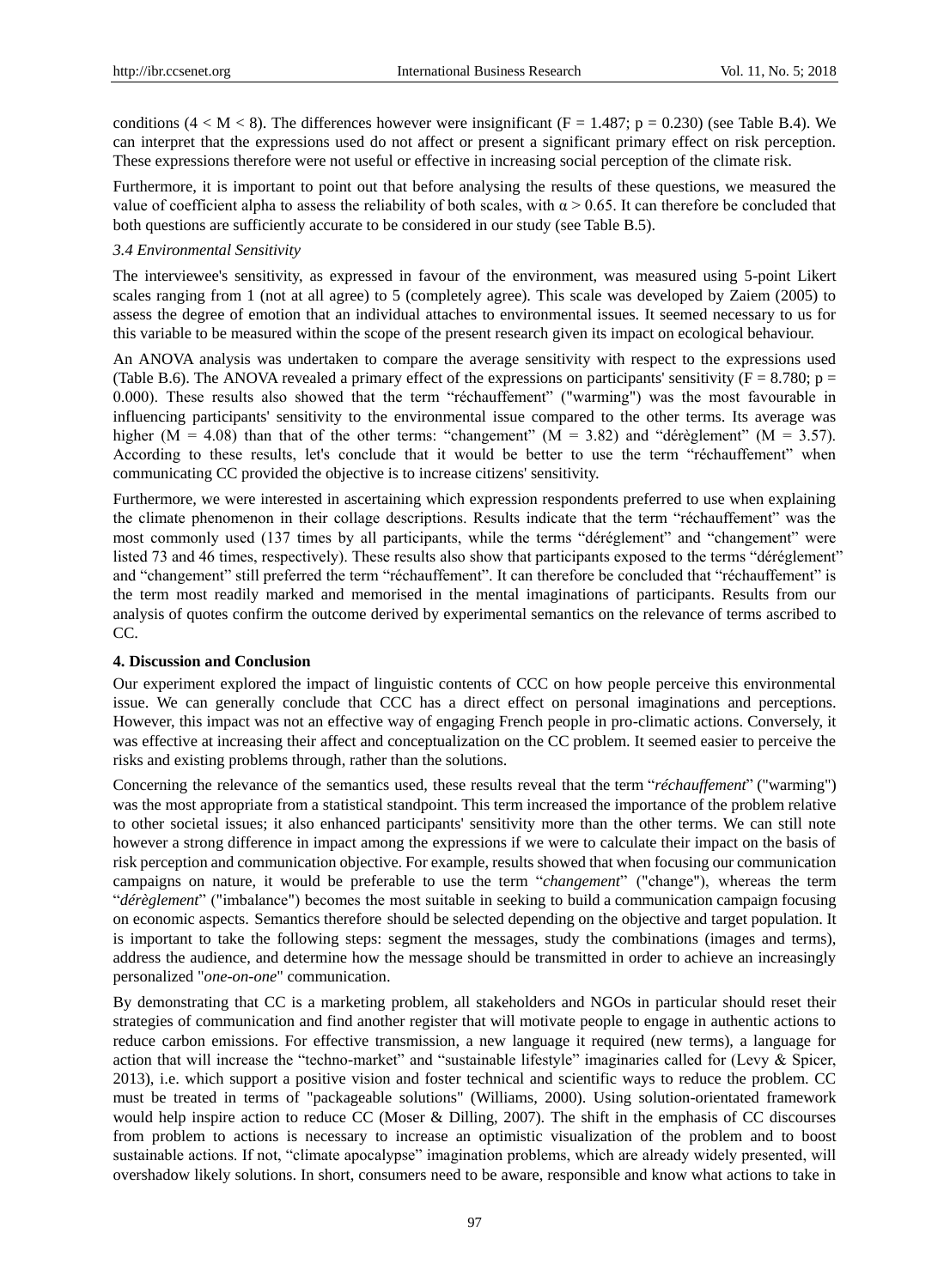order to manage the problem (Wells et al., 2011). It is therefore important to stop using climate communications that appeal to terror language and catastrophic future. These communications increase individuals" scepticism, apathy and anti- CC behaviours. Our findings supported the studies that show that the appeals based on negative emotions could backfire and undermine the expected effects and objectives of the messages (Akil et al., 2017 ; Moser & Dilling, 2011; O"Neill et al., 2009).

The decision of eco-friendly consumption is associated with and dependent on the source of self-worth (Brook, 2005), values and norm systems (Fritsche et al., 2010) of the consumer. It is therefore essential to showcase pro-environmental cultures and people"s connection with nature (Schultz et al., 2004), as well as green skills in our societies to make the transition towards a sustainable society. It also seems important to increase the carbon labelling of products and services, which will allow the consumer to become more familiar with this environmental consumption system. Increasing the use of ecological nudges also hinders the worsening of CC by steering the consumer towards green acts automatically.

Our work enriches the corpus of marketing literature through the concepts imported from psychology and climatology to explain the impact of CCC on consumer perceptions and intentions to decarbonise. This is the first paper that investigates in detail the interaction between "linguistic semantic" as representations of CC as social marketing tools to increase the involvement of French people on CC issue. This paper is aimed at obtaining the scientific contributions discussed in other disciplines and absent in ours about the causes of consumer inaction against messages related to anti-CC appeals, unlike to studies on tobacco, road safety, alcohol and drugs abuse which are widely explored. Our mission was to contribute scientifically in reducing GHG by guiding and assisting stakeholders and NGOs in particular to create and develop effective communication strategies for low-carbon consumption. The main challenge is to involve consumers in the ecological transition behaviour via innovative communications carried out by stakeholders in the various fields concerned.

Some limitations have emerged in our study that certainly reduces the internal and external validity of our research. The first of these limitations concerns the population studied. We interviewed participants living in the west of France, and the choice (homogeneity of sample) of this population impacts their statistical and geographic representativeness. To reduce the "selection bias" concerning our sample we only chose people from this region. Therefore, the results of our study may not be explored and generalized to all western societies, despite all the precautions we took with regards to their age, gender distribution, socio-professional category and scales translation. The second is in relation to the stimulus used. In this research, the participants were presented with a text dealing with climate issues.

This text may have induced certain participants to respond positively to validate our hypotheses or to feel valued socially in our eyes and/or in society. In effect, this limitation doesn't impact negatively the internal validity of this research because our goal is to examine the ranking of the importance of CC in relation to the expressions used and not to other problems in society. As a result, the adverse effects on the internal validity of the study are non-existent. This study has demonstrated the impact of CCC on consumer behaviour perceptions and tendencies to decarbonise. It would be important for a future research to replicate this study. For instance, we could measure CCCs effect on the buying behaviour of consumers (real acts actions). Another experiment can be considered by adding other expressions also used in the French media, like "atmospheric pollution". A study of word associations between CC visuals and/or expressions like that of a collage would also be relevant for future research. Furthermore, it will be essential to assess the participants" memorization of CC expressions and imagery presented in the media and then analyse the link between their responses and the informational or emotional content of the expressions and images. Again, it is necessary to largely apply this experimental protocol in other European and Francophone countries to see if the results will be confirmed. This will help to test the external validity of our results. Finally, the validity of our research could be increased if the impacts of CCCs on people"s behaviours are compared in with those in other regions and cities.

### **References**

- Álvarez-Iglesias, P., Rubio, B., & Millos, J. (2012). Isotopic identification of natural vs. anthropogenic lead sources in marine sediments from the inner Ría de Vigo (NW Spain). *Science of The Total Environment*, *437*(15), 22-35. https://doi.org/10.1016/j.scitotenv.2012.07.063
- Barkemeye, R., Dessai, S., Monge-Sanz, B., Renzi, B. G., & Napolitano, G. (Unknown). Linguistic analysis of IPCC summaries for policymakers and associated coverage. *Nature Climate Change*.
- Bérard, Y., & Compagnon, D. (2014). Politiques du changement climatique : des controverses scientifiques à l'action publique. *Critique internationale*, *1*(62), 9-19. https://doi.org/10.3917/crii.062.0009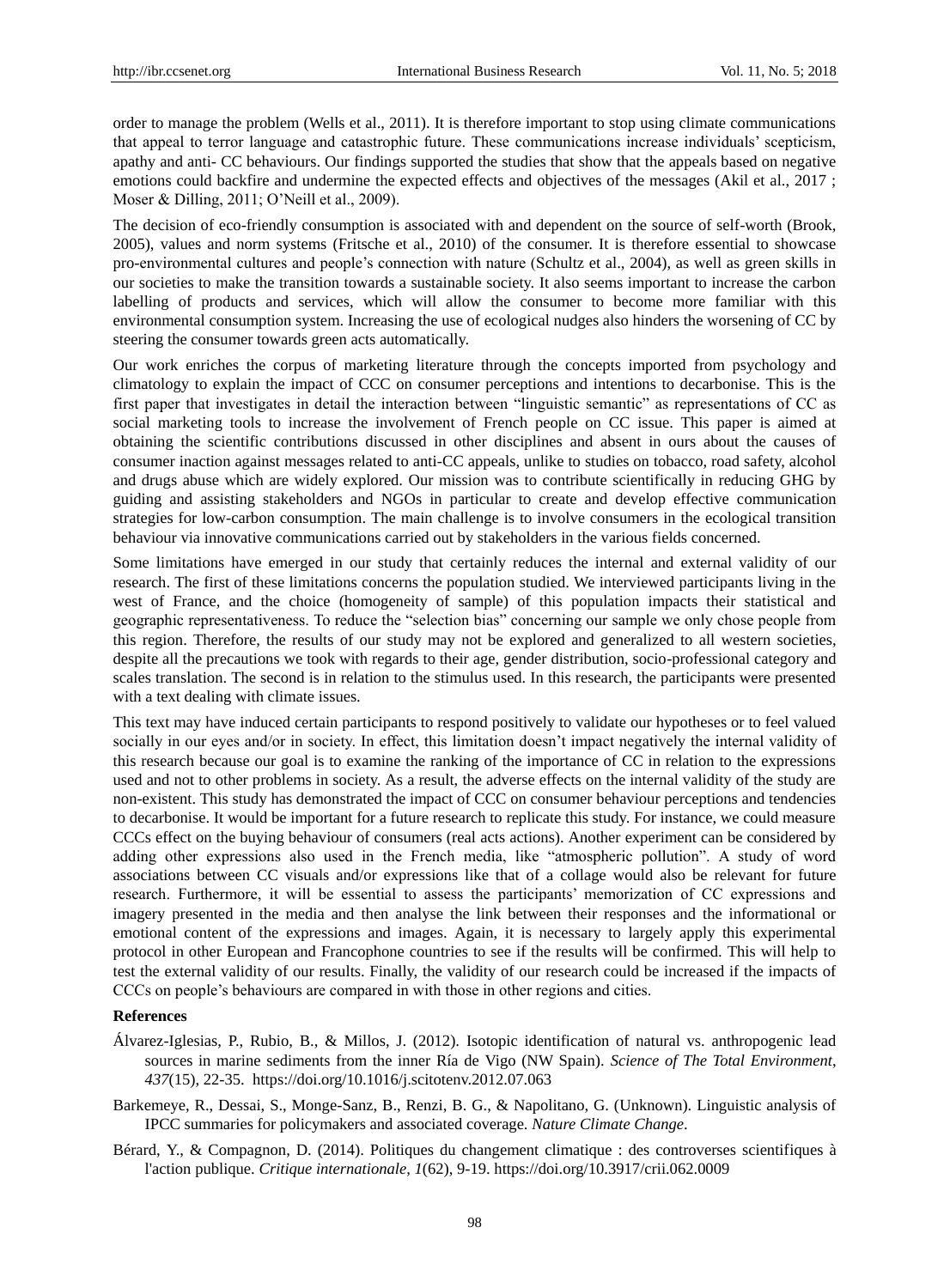- Boroditsky, L., & Ramscar, M. (2002). The roles of body and mind in abstract thought. *Psychological Science*, *13*(2), 185-189. https://doi.org/10.1111/1467-9280.00434
- Boykoff, M. (2007). Flogging a dead norm? Newspaper coverage of anthropogenic climate change in the United States and United Kingdom from 2003 to 2006. *Area*, *39*(2), 470-481. https://doi.org/10.1111/j.1475-4762.2007.00769.x
- Bozonnet, J. P. (2012). La sensibilité écologique". *Manuel de sociologie de l'environnement*, Presses Universitaires de Laval, 147-162.
- Brook, A. (2005). *Effect of contingencies of self-worth on self- regulation of behavior* (Unpublished doctoral dissertation). University of Michigan, Ann Arbor, MI.
- Cohen, D. (2010). Vers une nouvelle croissance, industrie-services : un gisement potentiel. *Problèmes économiques*, *3*(6), 38-43.
- Comby, J. B. (2009). Quand l'environnement devient « médiatique ». *Réseaux*, *5*(157-158), 328. https://doi.org/10.3917/res.157.0157
- Cook, J., Nuccitelli, D., Green, S. A., Richardson, M., Winkler, B., Painting, R., … Skuce, A. (2013). Quantifying the consensus on anthropogenic global warming in the scientific literature. *Environmental Research Letters*, *8*(2), 1-19. https://doi.org/10.1088/1748-9326/8/2/024024
- Croft, W., & Cruse, D. A. (2004). *Cognitive linguistics*. Cambridge University Press. https://doi.org/10.1017/CBO9780511803864
- Crutzen, P., & Stoermer, E. F. (2000). The Anthropocene, Global Change. *IGBP Newsletter*, *41*, 17-18.
- Cunningham, S. M. (1967). The major dimensions of perceived risk. In D.F. Cox (Ed.), *risk taking and information handling in consumer behavior* (pp. 82-108). Boston, Harvard University Press.
- Foucault, M. (2004) *Sécurité, territoire, population 1977-1978*. Gallimard, Paris.
- Frémeaux, P., Kalinowski, W. & Lalucq, A. (2014). *Transition écologique, mode d'emploi*. Les Petits Matins, Paris.
- Fritsche, I., Jonas, E., Kayser, D., & Koranyi, N. (2010). Existential threat and compliance with pro-environmental norms". *Journal of Environmental Psychology*, *30*(1), 67-79. https://doi.org/10.1016/j.jenvp.2009.08.007
- Futerra (2009). Sell the sizzle report, the new climate message. Retrieved from [www.futerra.co.uk/revolution/leading\\_thinking](http://www.futerra.co.uk/revolution/leading_thinking)
- Geeraerts, D. (2006). *Cognitive linguistics: basic readings*. De Gruyter, Berlin. https://doi.org/10.1515/9783110199901
- Giannelloni, J. L. (1998). Les comportements liés à la protection de l'environnement et leurs déterminants : un état des recherches en marketing. *Recherche et Application en Marketing*, *13*(2), 49-72. https://doi.org/10.1177/076737019801300204
- Gibbs, R. W. (2007). Why cognitive linguists should care more about empirical methods. In Gonzalez-Marquez, M., Mittelberg, I., Coulson, S. & Spivey, M.J. (Ed.). *Methods in Cognitive Linguistics* (pp. 2-18). John H. Benjamins, Amsterdam. https://doi.org/10.1075/hcp.18.06gib
- Gibbs, R. W. (2013). Walking the walk while thinking about the talk: embodied interpretation of metaphorical narratives. *Journal of psycholinguistic research*, *42*(4), 363-378. https://doi.org/10.1007/s10936-012-9222-6
- Gibbs, R. W., & O'Brien, J. E. (1990). Idioms and mental imagery: the metaphorical motivation for idiomatic meaning. *Cognition*, *36*(1), 35-68. https://doi.org/10.1016/0010-0277(90)90053-M
- Gifford, R. (2011). The dragons of inaction psychological barriers that limit climate change mitigation and adaptation. *American Psychological Association*, *66*(4), 290-302. https://doi.org/10.1037/a0023566
- Halliday, M. (2001). New ways of meaning: The challenge of applied linguistics. In Fill, A. & Mühlhaüsle, P. (Ed.). *The Eco linguistics reader* (pp. 175- 202). London.
- Harré, R., Brockmeier, J., & Mühlhäusler, P. (1999). *Greenspeak: A study of environmental discourse*, CA, Thousand Oaks, London.
- Horton, W. S., & Rapp, D. N. (2003). Out of sight, out of mind: occlusion and the accessibility of information in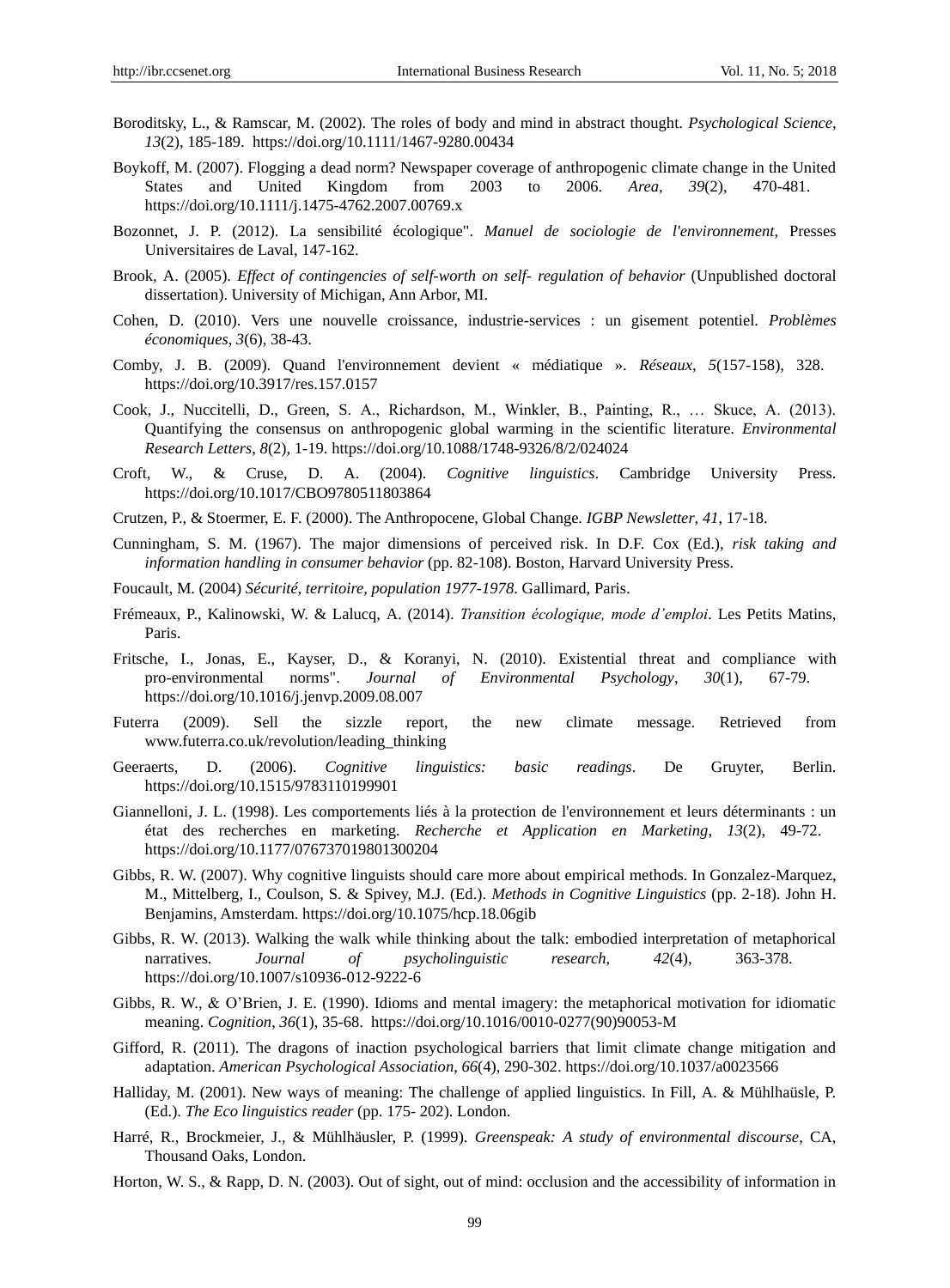narrative comprehension. *Psychonomic Bulletin & Review*, *10*(1), 104-110. https://doi.org/10.3758/BF03196473

- IPCC. (2007). Climate change 2007: climate change impacts, adaptation and vulnerability. WGII Summary for Policymakers (pp. 7-22). Cambridge University Press, Cambridge, UK.
- Jackson, T. (2005). Motivating sustainable consumption: a review of evidence on consumer behaviour and behavioural change. A report to the sustainable development research network (pp. 154). Policy Studies Institute, Sponsored by Defra UK, London.
- Johnson, M. (1987). *The body in the mind, Chicago and Londres*. The University of Chicago Press, Chicago.
- Lakoff, G. (1987). *Women, fire and dangerous things, Chicago and Londres*. The University of Chicago Press, Chicago. https://doi.org/10.7208/chicago/9780226471013.001.0001
- Lakoff, G. (1993). The contemporary theory of metaphor. In Ortony A. (Ed.). *Metaphor and thought* (2 Ed.) (pp. 202-251). Cambridge University Press, Cambridge. https://doi.org/10.1017/CBO9781139173865.013
- Lakoff, G., & Johnson, M. (1980). *Les métaphores dans la vie quotidienne*. Editions de Minuit, Paris.
- Lechevrel, N. (2008). L"écolinguistique : une discipline émergente. *Quebec Student Journal of Linguistics*, *3*(1), 17-38.
- Levy, D. L., & Spicer, A. (2013). Contested imaginaries and the cultural political economy of climate change. *Organization*, *20*(5), 659-678. https://doi.org/10.1177/1350508413489816
- Matlock, T. (2011). The conceptual motivation of aspect. In Radden, G.P. & Panther, K.U. (Ed.). *Motivation in Grammar and the Lexicon* (pp. 133-147). John H. Benjamins, Amsterdam. https://doi.org/10.1075/hcp.27.09mat
- Matlock, T., & Winter, B. (2014). Experiential semantics. In Heine, B. & Narrog, H. (Ed.). *Oxford Handbook of Linguistic Analysis* (pp. 771-790). Oxford University Press. https://doi.org/10.1093/oxfordhb/9780199566600.003.0011
- Moser, S. C., & Dilling, L. (2011). Communicating climate change: Closing the science-action gap. In Dryzek, J.S., Norgaard, R.B., Schlosberg, D. (Ed.). *The Oxford handbook of climate change and society* (pp. 161-174). Oxford University Press, Oxford. https://doi.org/10.1017/CBO9780511535871
- Moser, S.C. & Dilling, L. (2007). *Creating a climate for change: Communicating climate change and facilitating social change*. Cambridge University Press, Cambridge.
- Nerlich, B., & Clarke D. D. (2007). Cognitive linguistics and the history of linguistics. In Geeraerts, D. & Cuyckens, H. (Ed.). *The Oxford Handbook of Cognitive Linguistics* (pp. 599-607). Oxford University Press, Oxford.
- Nerlich, B., Koteyko, N., & Brown, B. (2010). Theory and language of climate change communication. *Wiley Interdisciplinary Reviews: Climate Change*, *1*(1), 97-110. https://doi.org/10.1002/wcc.2
- Nicholson-Cole, S. (2005). Representing climate change futures: A critique on the use of images for visual communication. *Computers, Environment and Urban Systems*, *29*(3), 255-273. https://doi.org/10.1016/j.compenvurbsys.2004.05.002
- Nisbet, M., & Mooney, C. (2007). Science and society, framing science. *Science*, *316*(5821), 56. https://doi.org/10.1126/science.1142030
- O"Neill, S. J., & Nicholson-Cole, S. (2009). Fear won"t do it promoting, positive engagement with climate change through visual and iconic representations. *Science communication*, *30*(3), 355-379. https://doi.org/10.1177/1075547008329201
- O"Neill, S. J., Boykoff, M., Niemeyer, S., & Day, S. A. (2013). On the use of imagery for climate change engagement. *Global environmental change*, *23*(2), 413-421. https://doi.org/10.1016/j.gloenvcha.2012.11.006
- Paterson, M., & Stripple, J. (2010). My Space: governing individual's carbon emissions, Environment and Planning D. *Society and Space*, *28*(2), 341-362. https://doi.org/10.1068/d4109
- Schultz, W., Shriver, C., Tabanico, J., & Khazian, A. (2004). Implicit connections with nature. *Journal of Environmental Psychology*, *24*(1), 31-42. https://doi.org/10.1016/S0272-4944(03)00022-7
- Solomon, S., Gian-Kasper, P., Reto, K., & Friedlingstein, P. (2008). Irreversible climate change due to carbon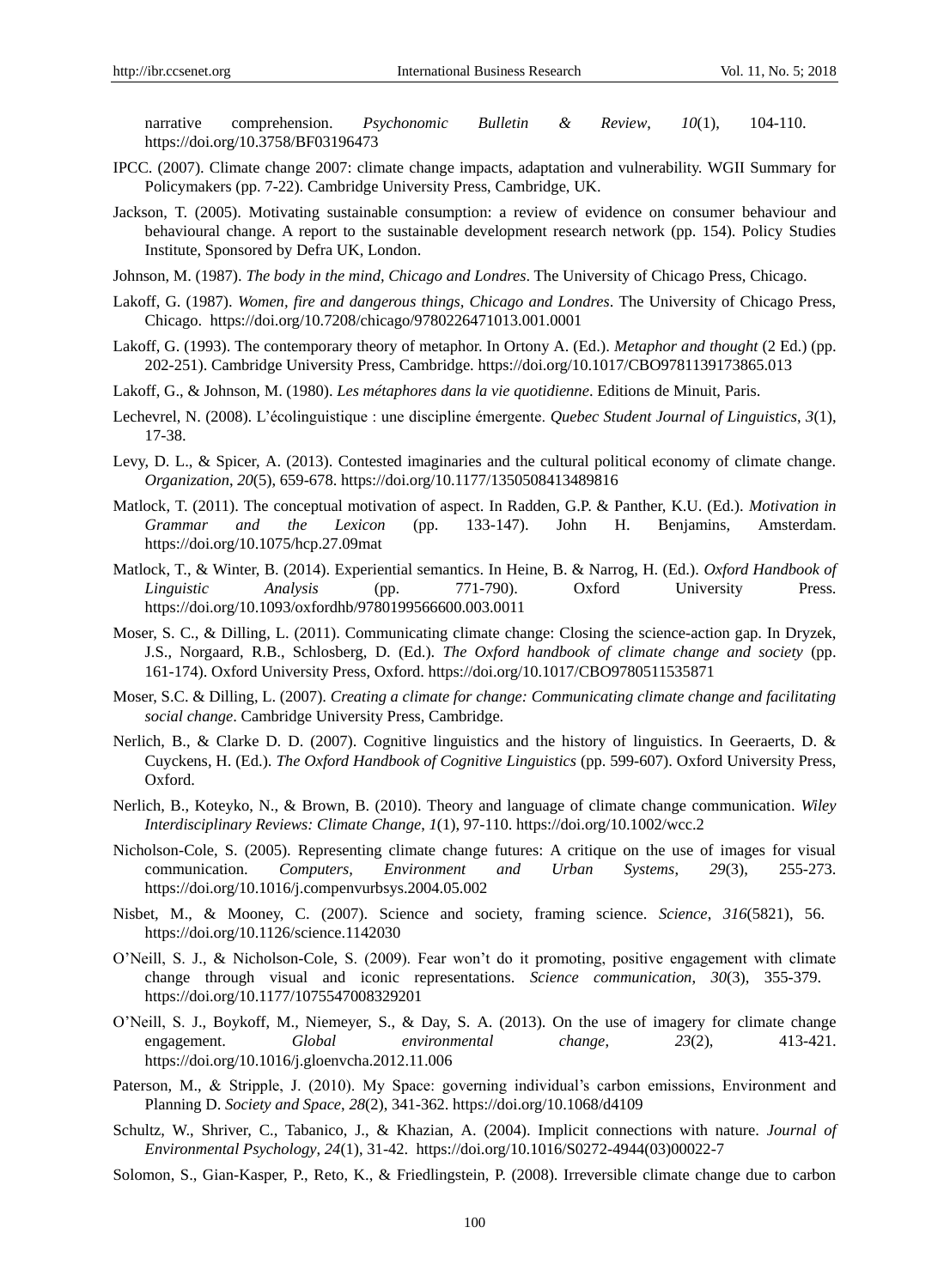dioxide emissions. *National academy of sciences*, *106*(6), 1704 -1709. https://doi.org/10.1073/pnas.0812721106

- Stanfield, R. A., & Zwaan, R. A. (2001). The effect of implied orientation derived from verbal context on picture recognition. *Psychological science*, *12*(2), 153-156. https://doi.org/10.1111/1467-9280.00326
- Stibbe, A. (2006). Deep ecology and language: The curtailed journey of the atlantic salmon. *Society and Animals*, *14*(1), 61-77. https://doi.org/10.1163/156853006776137168
- Stibbe, A. (2012). *Animals erased: Discourse, ecology and reconnection with the natural world*. Wesleyan University Press, Middletown.
- Swim, J., Clayton, S., Doherty, T., Gifford, R., Howard, G., Reser, J., … Weber, E. (2010). *Psychology and global climate change: addressing a multi-faceted phenomenon and set of challenges.* A report by the American Psychological Association"s Task Force on the Interface between Psychology and Global Climate Change. Retrieved from<http://www.apa.org/science/about/publications/climate-change-booklet.pdf>
- Talmy, L. (2000). Toward a cognitive semantics: Concept structuring systems. *MIT Press*, *1* Cambridge.
- Tomasello, M. (2003). *Constructing a Language: a usage-based theory of language acquisition.* Harvard University Press.
- Volle, P. (1995). Le concept de risque perçu en psychologie du consommateur : antécédents et statut théorique. *Recherche et Applications en Marketing*, *10*(1), 39-56. https://doi.org/10.1177/076737019501000103
- Wells, V. K., Ponting, C. A., & Peattie, K. (2011). Behavior and climate change: consumer perceptions of responsibility. *Journal of Marketing Management*, *27*(7-8), 808-833. https://doi.org/10.1080/0267257X.2010.500136
- Williams, J. (2000). The phenomenology of global warming: the role of proposed solutions as competitive factors in public arenas of discourse. *Human Ecology Review*, *7*(2), 63-72.
- Zaccai, E., Gemenne, F. & Decroly, J. M. (2012). *Controverses climatiques*, *Sciences et politique*. Presses de Sciences Po, Académique, Paris.
- Zaiem, I. (2005). Le comportement écologique du consommateur : Modélisation des relations et déterminants. *La Revue des Sciences de Gestion*, *4*(214-215), 75-88. https://doi.org/10.3917/rsg.214.0075
- Zwaan, R. A., Stanfield, R. A. & Yaxley, R. H. (2002). Language comprehenders mentally represent the shapes of objects. *Psychological science*, *13*(2), 168-170. https://doi.org/10.1111/1467-9280.00430